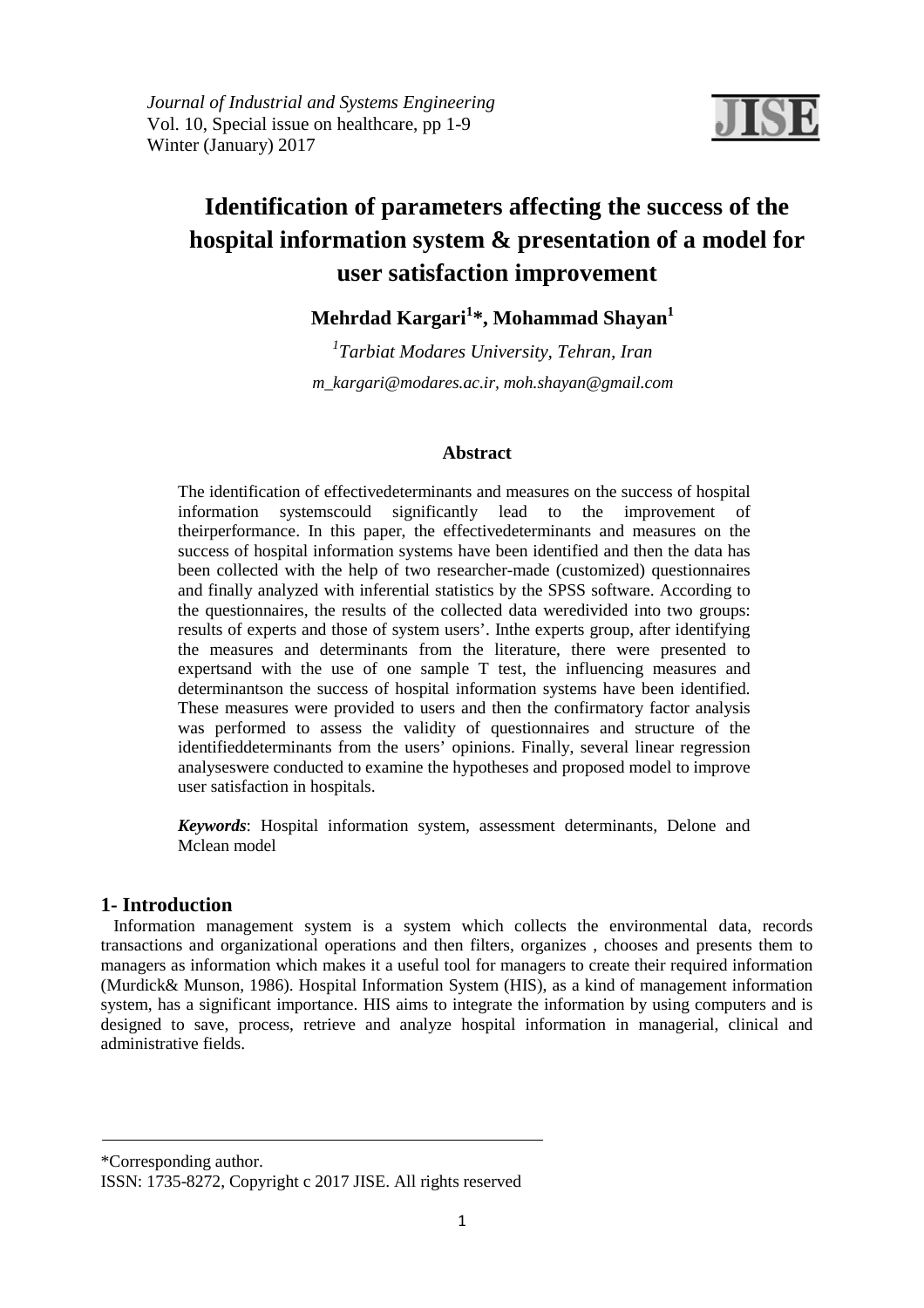This system should be able to save the information, retrieve them precisely and timely,amalgamate the data,efficiently present and exchange data to other users in the hospital environment.

To enhance the performance and effectiveness of this system in healthcarefield, a special attention has been given to information systems and healthcareinstitutes, especially hospitals and a heavy investigationis made on creation and development of these systems (Seddon, 1994). So it is vital to evaluate the success of information systems, especially HIS, to realize their value and performance and justify the great volume of investment on the creation and development of these systems.

### **2- Review of Literature**

 By emerging the health information systems in early 1960s, HIS has been spreading across the globe. The first HIS in Iran was created in early 1370s by the private sector which covered the reception, release and mechanization processes in the following hospitals: Taleghani in Urumie, KhatamolAnbia in Zahedan, Auzar in Ahvaz, and Mehr, Sajjad, Toos, Jam, ShahidRajaie and Tehran Heart center in Tehran. The government sector entered this field; Social Security Organization in its laboratories, ISIran company in Farabi and ShahidChamran Hospitals. The use of HIS streamlines the treatment process and patient care,improves the quality, enhances the satisfaction and lessens the costs.

Researches show the dissatisfactionover HIS in Iran, so it's important to investigate the success of HIS and identify the effective measures on the success of systems. A number of researches have investigating the success of these systems. Some of them were trying to identify the effective measures on its success and some others were aimed to show how to evaluate systems. Evaluation means assessing the relative value of phenomena using special determinants (Shahmoradi, Ahmadi&Rezaie, 1386). The creation and development of information systems consists of 4 levels; definition of goals, design, execution and evaluation. Continuous evaluation is one of the main components of HIS and its main purpose is to give attention to the effective measures in the health system. At first, researches were evaluating the HIS for economic reasons and the performance determinantwas being used for assessing the information systems (Borovits and Neumann, 1979). Then, the system evaluation determinant was changed from performance to effectiveness, and instead of focusing on personal goals, variables shifted the emphasis on organizational goals (McLean, 1973).Some researchers, with accepting the success determinant for assessing the information systems, refer to the highly varied nature of this approach. They also believe that there is little agreement on the variables used to measure the success of information systems.

World Health Organization (WHO) argues that, design and evaluation of hospital information systems based on standard and known models is essential to have high quality systems, data and user satisfaction. So far, various models have been proposed for the evaluation of hospital information systems such as ISO 10: 9241, Davis' Technology Acceptance Model, Zmud model, Delone& Mclean model and etc.

One of the most common hospital information systems evaluation models that have been used in the studies is ISO 9241 -10. The main purpose of this model is to ensure the applicability of software systems. Isometric is a reliable tool for evaluating usability of hospital information systems with the goal of assessing the user satisfaction (Hamborg et al, 2004). Rogers' diffusion of innovation model is one of the models for understanding the relationship between people and technology which has also been used in studies of hospital information system. Using this model can help in determining the willingness of users to use the hospital information system.This model discusses the implementation of new technologies and innovations in an organization.

Davis Technology Acceptance Model was presented in 1989 to model the user acceptance of information technology. The purpose of the Technology Acceptance Model provides a general description of the parameters of information technology which are able to describe the user behavior of a wide range of computing technologies and the users are of different types. Technology acceptance model can be seen in Fiure 1.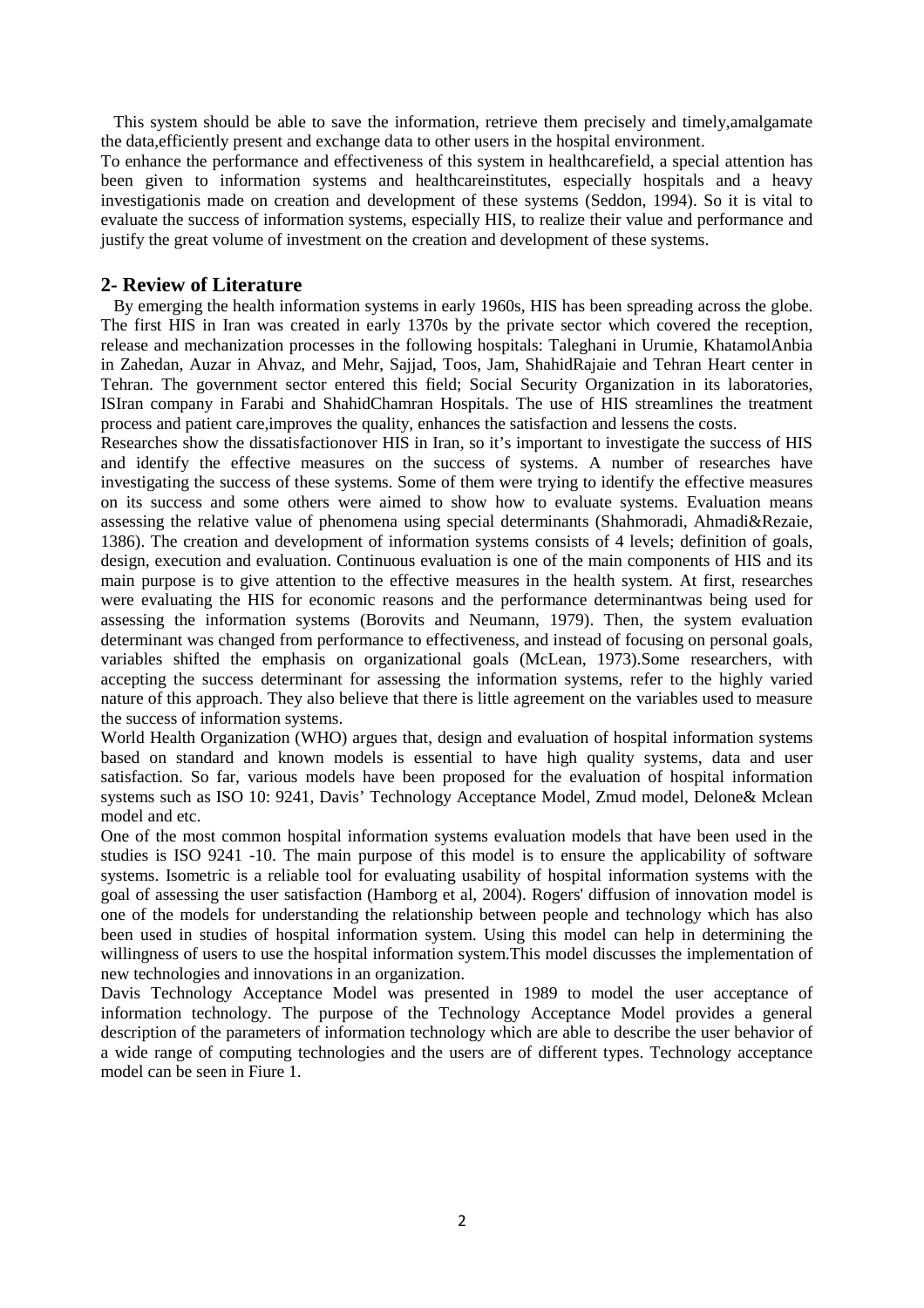

**Fig.1.** Davis Technology Acceptance Model (Davis, 1989)

 A key objective of the Technology Acceptance Model is to provide a basis for tracking the impact of external factors on internal beliefs, attitudes and tendencies. Davis and colleagues (1989) argue that the perceived ease of use influences the users' attitudes towards the use and the perceived usefulness directly or indirectly. Perceived ease of use depends on people's view that using a particular system does not require physical and mental effort. In 1979, Zmud presented a model based on the previous modelsin which the individual variants influence on the success of management information system were divided into independent and dependent factors such as user's attitude, cognitive behavior, system design and user involvement.

 Although many models have been designed on the Hospital Information System assessment, the Delone and Mclean model is more comprehensive and popular and this is why it has been used in plenty of researches. Delone and Mclean tried to create a comprehensive model by combining and organizing previous works on information system assessment. After surveying the determinants of about 180 researches on the success of information systems, they introduced their model in 1992 based on the following determinants: information quality, system quality, use, user satisfaction, individual and on the following determinants: information quality, system quality, use, user satisfaction, individual and organizational impact. They considered the success of information systems as a dependent variable which was evaluated by the model. The relationship among these 6 determinants are as follows: system quality and information quality influence the use and user satisfaction individually or together; system use can affect the user satisfaction either positively or negatively and vice versa; the use and user satisfaction directly influence the individual impact and finally the individual impact causes and organizational impact. However Delone and Mclean haven't defined a specific relation between between system quality and information quality (1992). Delone and Mclean model is illustrated in F Figure 2.



**Fig.2.**Delone and Mclean information system success assessment model

 In 2003, Delon and MacLean developed their model by making some adjustments such as adding the "service quality" determinant to the model. Service quality refers to the services which are provided bythe hospital information system supplier like instruction and support. The improved model has been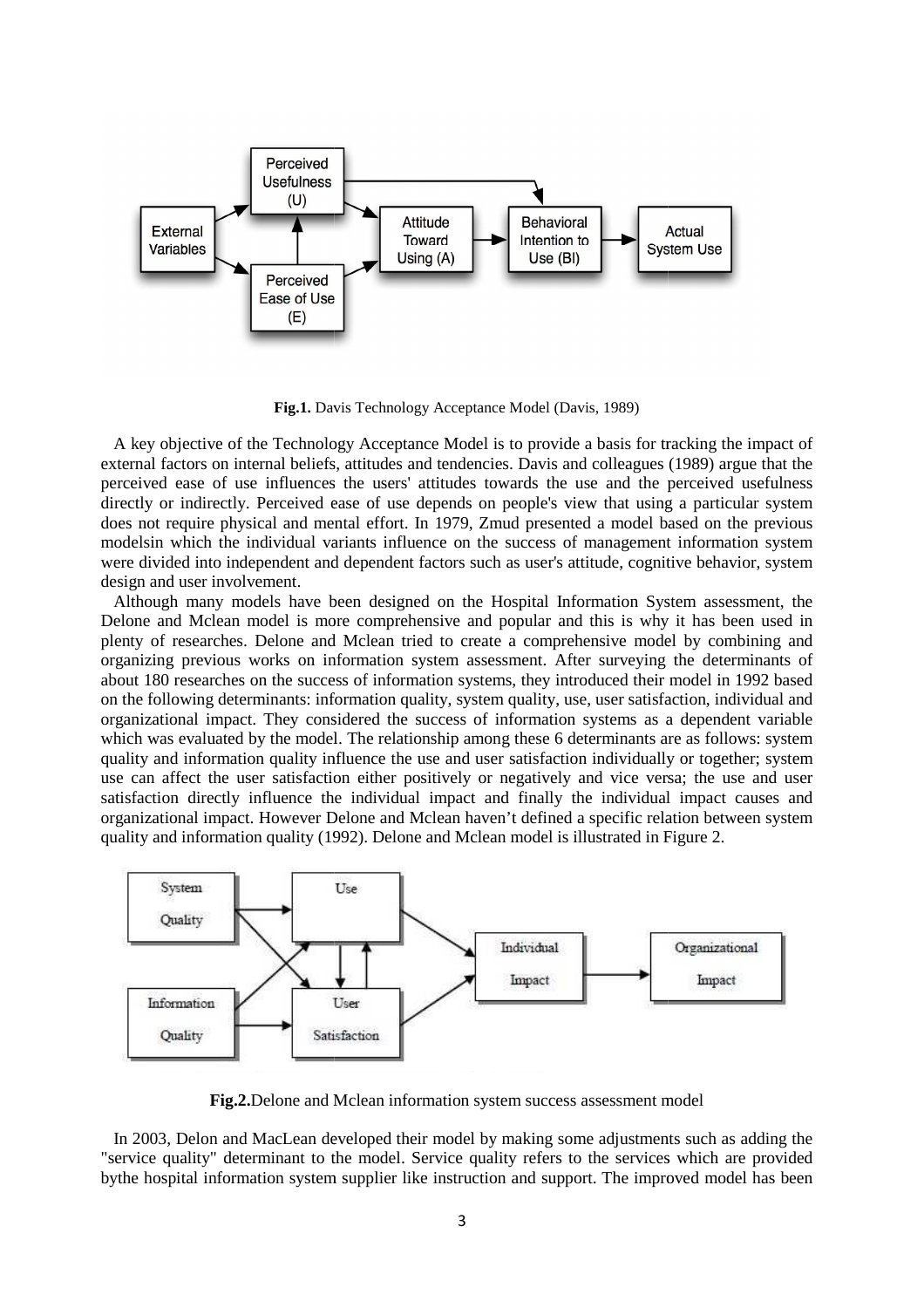used innumerous researches which aimed to assess the success of hospital information systems. Although Delon and McLean model is one of the fundamental models in this field, many other studies have been done on the basis of relationship among determinants of the model. However due to comprehensiveness of the model, Delone and Mclean model has been used as the basis of this research. The conceptual model and related variables are described in the following section.

### **3- Conceptual model and the variables**

 The study has used questionnaires to extract the information from the hospitals. The population of this study consisted of all hospital users in Tehran hospitals. The formula for the finite population sampling and random sampling method has been used to estimate the sample size. According to the formula of the sampling, the sample size was 60 hospitals and the researcher randomly referred to 5 users per hospital and gave them a questionnaire. One-sample t-test has been used to identify effective measures and determinants in providing a model for assessing the success of hospital information system. One-sample t-test is used when there's one sample of a population and we want to compare the mean value with a common condition, standard or even an expected number. In this research, twocustomized questionnaires were used for data collection.

**A)** The first questionnaire consisted of 155 determinants that have been given to the experts (34 experts) to identify factors that affect the assessment of system's success. It is worth noting that the determinants are derived from the literature review and the findings of the researcher from observations.

**B)** The second questionnaire was designed after extractingthe experts' comments about the factors influencing the success of the evaluation system from the user perspective. The questionnaire is consisted of two sections; the first sectionwas designed to obtain demographic information and the second section containedLikert-scale (very low, low, medium, high and very high) questionsbased on 42 determinants.

 For data analysis, a one-sample t-test was performed initially to select determinants and then KMO test was used to assess the adequacy of the sample size. The validity was evaluated through confirmatory factor analysis and in the next step; the multiple linear regression method was performed to examine the conceptual model. The conceptual model of research is shown in Figure 3. As can be seen, the research model has three independent, mediating and dependent variables. The independent variable is a variable that can impact on the dependent variable either negatively or positively. The dependent variable is one which a researcher tries to explain or predict the nature variability. The dependent variable in this studyis "general interest (organization / individual)". Because the variables "use / intent of use "and" user satisfaction " are under the influence of independent variables and are influencing the dependent variable,they are considered as mediating variables in this study.



**Fig.3.**the conceptual model of research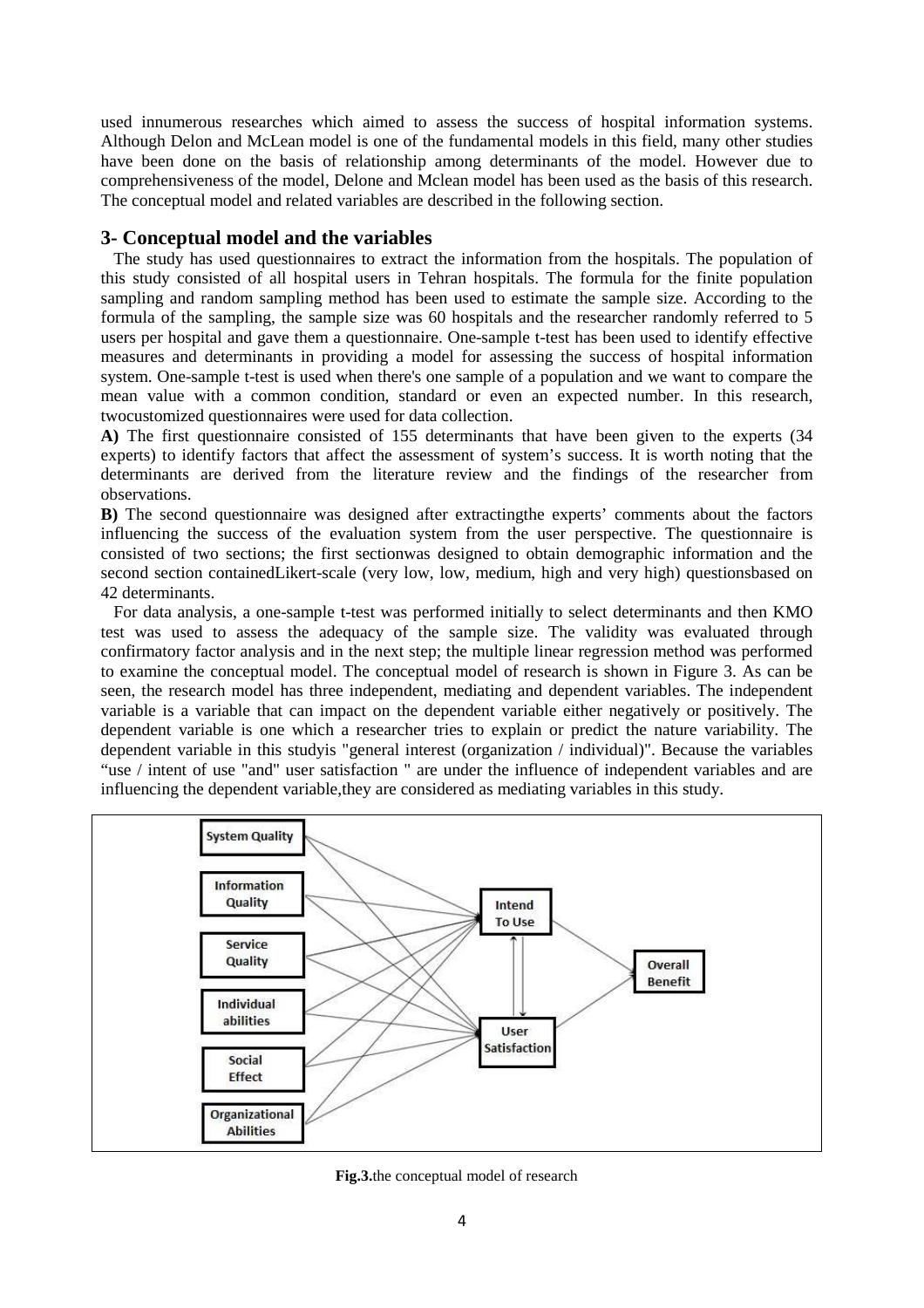To calculate the reliability of study, with a total of 34 questionnairesgathered from experts and a pretest (pilot), 30 second-type questionnaireshave been distributed among the sample population and Cronbach's alpha was calculated using SPSS software. Cronbach's alpha is a method for calculating the reliability of the measurement tool. Reliability is the degree to which an assessment tool produces stable and consistent results. The reliability of each parameter is detailed in Table 1 below.

| <b>Determinants</b>                         | Cronbach alpha<br>The first questionnaire | Cronbach alpha<br>The second questionnaire |
|---------------------------------------------|-------------------------------------------|--------------------------------------------|
| <b>System Quality</b>                       | 0.795                                     | 0.739                                      |
| information Quality                         | 0.727                                     | 0.731                                      |
| Service Quality                             | 0.714                                     | 0.770                                      |
| Individual capabilities                     | 0.744                                     | 0.848                                      |
| Social Impact                               | 0.733                                     | 0.792                                      |
| Organizational capabilities                 | 0.719                                     | 0.798                                      |
| Use $/$ intent of use                       | 0.753                                     | 0.911                                      |
| User satisfaction                           | 0.727                                     | 0.873                                      |
| Organization/individual profit<br>(benefit) | 0.745                                     | 0.839                                      |

**Table.1**.Reliability of research's questionnaires

 According to the data, reliability coefficient in all the determinants in both questionnaires was above 0.7.One-sample t-test was used to identify the effective measures and determinants for assessing the success of the hospital information system model. As the Likertscale (very low, low, relatively low, moderate, moderately high, high and very high) is used in the experts' questionnaire the score from 1 to 7 was considered for each of these questions. According to the results of the One-sample t-tests, the parameters in Table 2 were obtained for each of the determinants.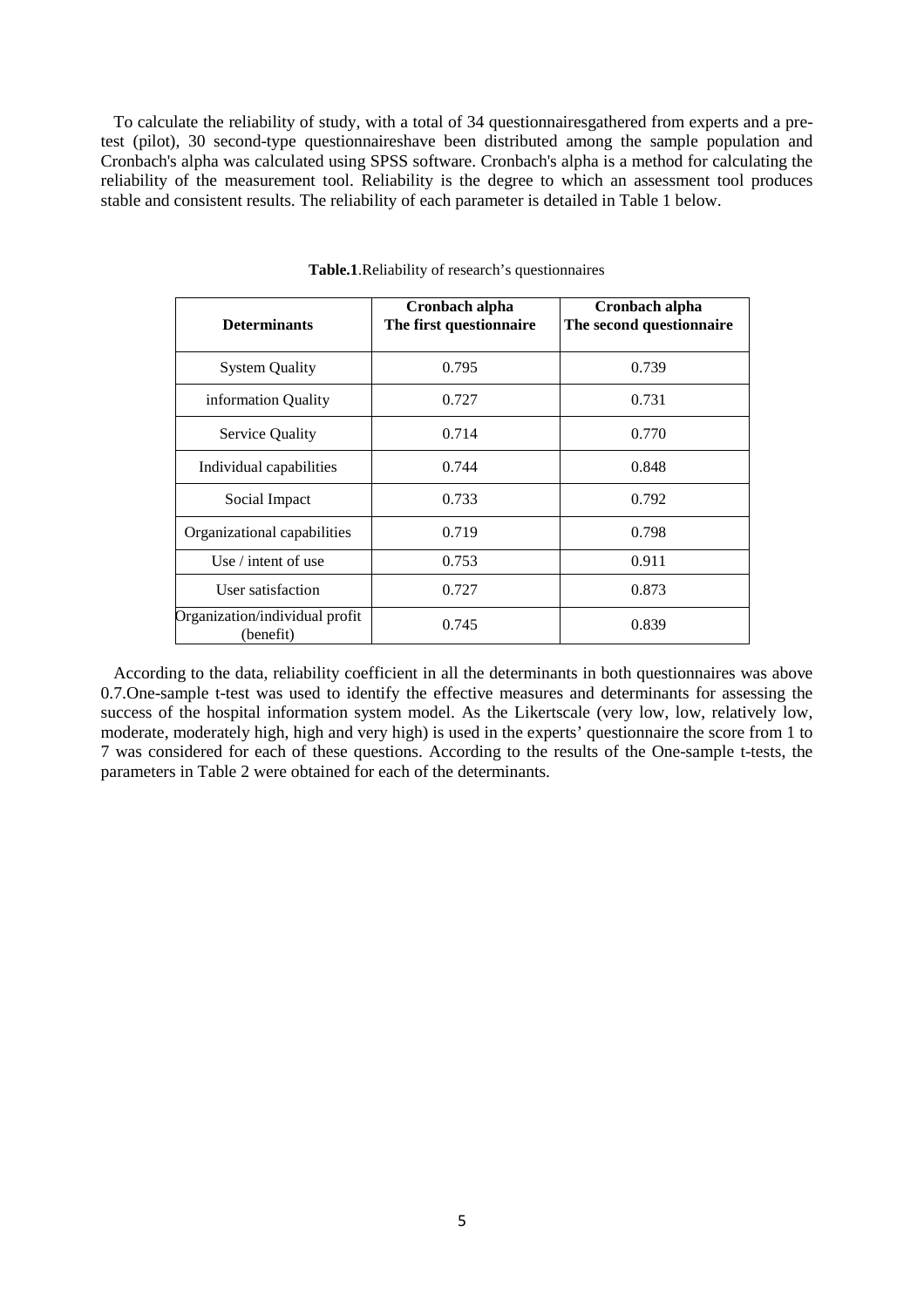| <b>Parameters</b>              | row            | <b>Determinants</b>                                                                                                                    |  |
|--------------------------------|----------------|----------------------------------------------------------------------------------------------------------------------------------------|--|
| <b>System Quality</b>          | $\mathbf{1}$   | Simplicity of the software                                                                                                             |  |
|                                | $\overline{c}$ | Response time                                                                                                                          |  |
|                                | 3              | Conformity with user expectations                                                                                                      |  |
|                                |                | The perfectness of the software based on the referring to the                                                                          |  |
|                                | $\overline{4}$ | support center of software company's                                                                                                   |  |
|                                | 5              | Reliability / Validity                                                                                                                 |  |
|                                | 6              | The suitability of the software based on the users' needs to<br>perform job duties                                                     |  |
|                                | 7              | The adaptability with the manual system                                                                                                |  |
|                                | 8              | Fault tolerance; capabilities of the system that prevent the<br>occurrence of serious consequences resulting from small<br>errors      |  |
|                                | 9              | Extensibility                                                                                                                          |  |
|                                | 10             | The level of system's security and the possibility to provide<br>access level based on layered information to protect valuable<br>data |  |
|                                | 11             | The time required to perform a standard function                                                                                       |  |
|                                | 12             | Availability                                                                                                                           |  |
|                                | 13             | Suitable for learning                                                                                                                  |  |
|                                | 14             | Suitable for personalizing                                                                                                             |  |
| information Quality            | 15             | Accuracy of Information                                                                                                                |  |
|                                | 16             | Ease of understanding                                                                                                                  |  |
|                                | 17             | Adequacy                                                                                                                               |  |
|                                | 18             | usability                                                                                                                              |  |
| <b>Service Quality</b>         | 19             | Providing adequate training                                                                                                            |  |
|                                | 20             | Speed of service                                                                                                                       |  |
|                                | 21             | Competence of support staff                                                                                                            |  |
|                                | 22             | Services in accordance with agreed service levels                                                                                      |  |
| Individual capabilities        | 23             | Computer literacy                                                                                                                      |  |
|                                | 24             | Positive attitude towards the system                                                                                                   |  |
|                                | 25             | Understanding the financial costs                                                                                                      |  |
| Social Impact                  | 26             | Vendor's reputation in the community / brand                                                                                           |  |
|                                | 27             | Environmental and demographic conditions                                                                                               |  |
|                                | 28             | system vendor introducers' credibility                                                                                                 |  |
| Organizational<br>capabilities | 29             | Manager support for the implementation of system                                                                                       |  |
|                                | 30             | Quality of internal support services                                                                                                   |  |
|                                | 31             | Adequate funding and credits required for the implementation<br>of the system                                                          |  |
| Intent of use                  | 32             | Voluntary use                                                                                                                          |  |
|                                | 33             | The use of the system for reporting and personal affairs such<br>as vacation requests, certificate requests and                        |  |
|                                | 34             | intention of use                                                                                                                       |  |
| User satisfaction              | 35             | Being useful                                                                                                                           |  |
|                                | 36             | Satisfaction of different user groups of the system                                                                                    |  |
|                                | 37             | Receiving an appropriate response to user expectations                                                                                 |  |
|                                | 38             | Increase of speed                                                                                                                      |  |

**Table.2**. Summary of the results of identifying determinants from experts' perspective

40 Ease of doing things 41 Increase of Productivity<br>42 Improvement of patient ca

39 Improve decision-making and organizational communication

Improvement of patient care

General interest (corporate and individual)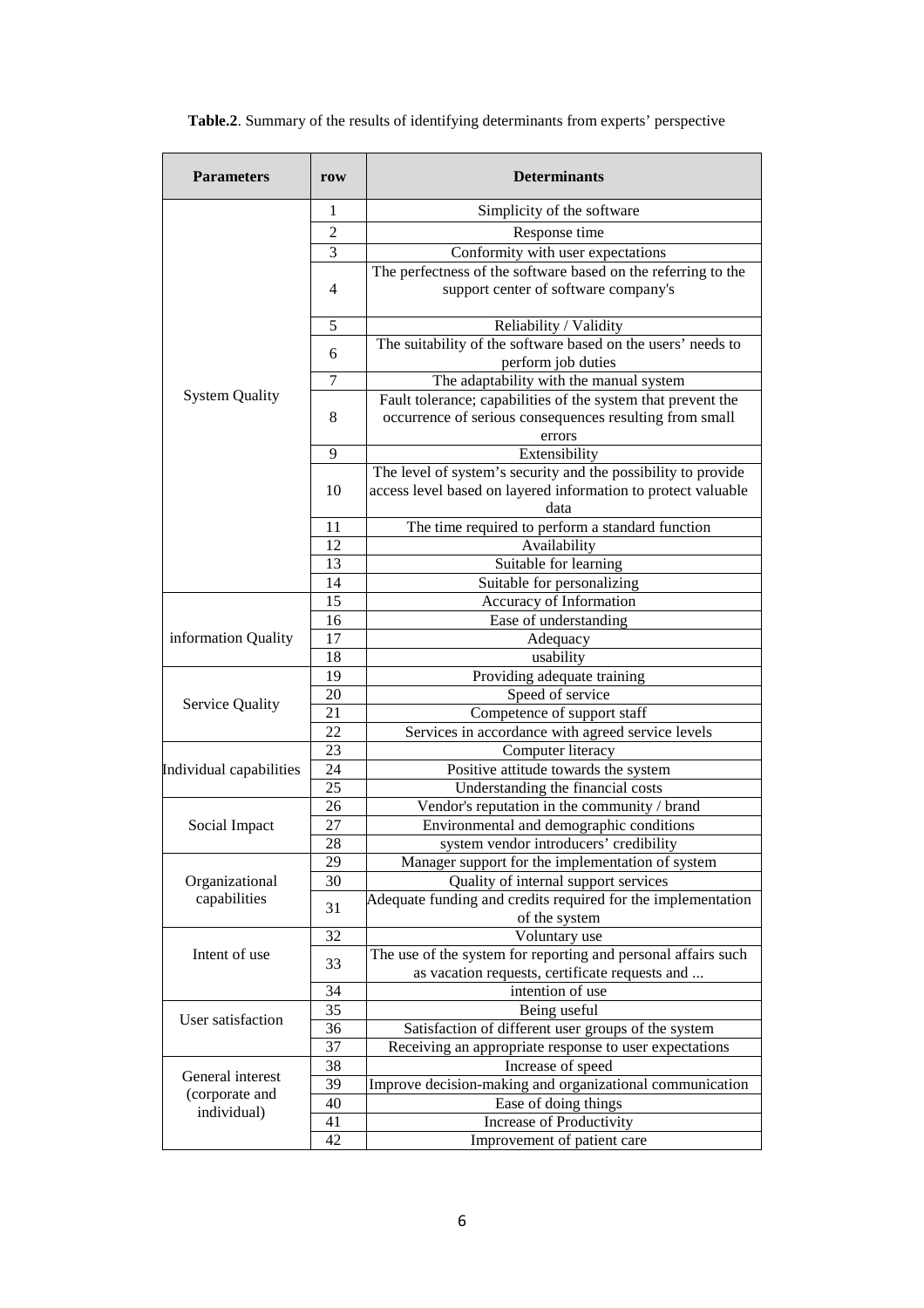One of the scientific methods to study the internal structure of a set of criteria and a measure of validity is Confirmatory factor analysis, which estimates loadings and explores the relationships between a set of criteria.

Load factor, Correlation factor criterion is related with the famous and like any other relationship is interpreted.

Accordingly, whatever criterion is a bigger factor,Interpretation of the criteria should be given more weight.In this paper, using confirmatory factor analysis method, factor loading of each criterion was calculated based on its criteria.Using multiple linear regression models, the hypothesis was put into test in order to provide the final model.

Therefore, based on the results of research assumptions, the final model of the research is illustrated in Figure (4).



**Fig.4**.Final Model

To calculate the success of the hospital information system assessment, questionnaires were handed to experts in hospital information systems in Shariati and ShahidHasheminejadhospitals. This questionnaire included questions related to the system quality, information quality, service quality, and individual abilities, social and organizational capabilitiesand was designed to check the effects of the current system. For each question, the following values were attributed: 0 as "None", 1as "somewhat/fairly", and 2 for the "Yes".

After completing the questionnaire at each of the hospitals, their responses were entered in the Microsoft Excelsoftware and according to the calculator designed to evaluate the success, success of each hospital information system was evaluated and the output was given to the hospitals. The output of the model for the information system of Tehran'sShariati hospital showed 33.21% of success and for ShahidHasheminejad hospital 63.66 percent of success, which matched with the assessments made by the hospitals themselves(attached you can find approval of both hospitals).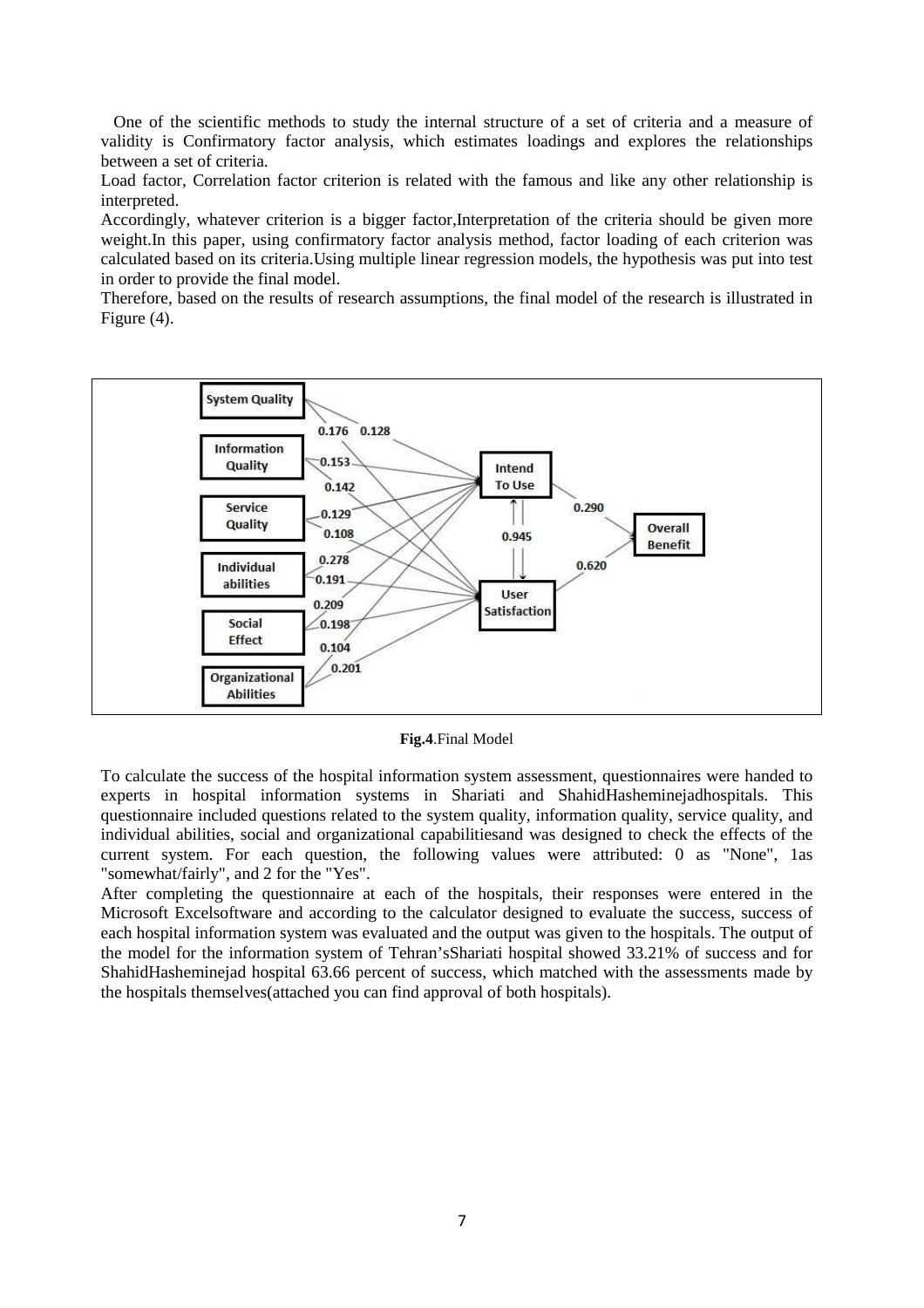#### **4-Results and conclusions**

 With regard to the key role of users as users of information system in hospital health care centers,their perspective on the importance of the system is particular. If the system does not meet users' expectations, they will be ignored and even will be seen as saboteur and annoying. In this paper, a model is proposed to assess the success of the hospital information system to improve the satisfaction of users of the system. Based on the survey results, user satisfaction has an impact on the overall benefit (individual/organizational) and the extent of this impact as well as other impact indicators on the final research model is well marked.

In this paper, several effective determinants were added to the Delon and Maclean model in order to improve the hospital's information system. Due to the positive and significant effect of individual and organizational capabilities and social impacts (determinants added to the Delon and Maclean model in this study), on the intent of use and user satisfaction, it is recommended that the hospitals in designing or purchasing the information systems, in addition to considering the system quality, information quality and service quality indicators, also consider those three new determinants in order to increase the overall benefit of the individuals and the organizations. In present model, due to the addition of the ability of the individual indicators, as well as organizational capabilities, social effects to Delon and Mclean models, the extent of the impact on the overall benefits of the user satisfaction has increased and reached to 0.639 level

#### **5- Suggestions for research**

 Given the importance of hospital information system in giving service to the patients, it is recommended that the factors influencing patient satisfaction would be identified to provide a more comprehensive model to assess the success of the hospital information system and if approved by the experts, it can be included in the model and statistical analysis. Another noteworthy proposal is that after identifying the requiredfeatures of the systems, a modelwould be proposed to design a hospital information system and presenting it to the companies that create these systems.

#### **References**

Ahmadi, M. Rezaei, P. &Shahmorady L. Electronic Health Records: structure, content and assessment. *Tehran: jafari Press, 1387.* 

Borovits, I., Neumann, S. (1979), Computer Systems Performance Evaluation, *Lexington Books, Massachusetts: D. C. Heath and Company.* 

Davis, G. B., Olson, M. H., Management Information system: Conceptual, foundations, structure, and development, 2nd ed. New York: *Mc Graw-Hill,1989.* 

Delone WH, McLean ER. The DeLone and McLean Model of Information Systems Success: A Ten-Year Update. *Journal of Management Information Systems 2003;V. 19 No.4, pp.9-30.* 

Hamborg KC, Vehse B, Bludau H. Questionnaire Based Usability Evaluation of Hospital Information Systems. *Electronic Journal of Information Systems Evaluation 2004;7(1):21-30.* 

Kumar Gupta Shakti, Sunil Kanti Col, Chandrashekhar R, SatpathySidhartha, Modern Trends in Planning and Designing of Hospital Principles and Practice. First Edition, New Delhi, Jaypee Brothers Medical Publishers (P) *Ltd;2007* 

McLean, E. R. (1973), Assessing returns from the data processing investment, In F. J. Gruenberger (Ed.), Effective vs. Efficient Computing (pp. 12-25). *Englewood Cliffs, NJ: Prentice-Hall.* 

Murdick, R. G., Munson, J. C. (1986), MIS Concepts & Design. 2nd ed. *London: Primtice –Hall.*